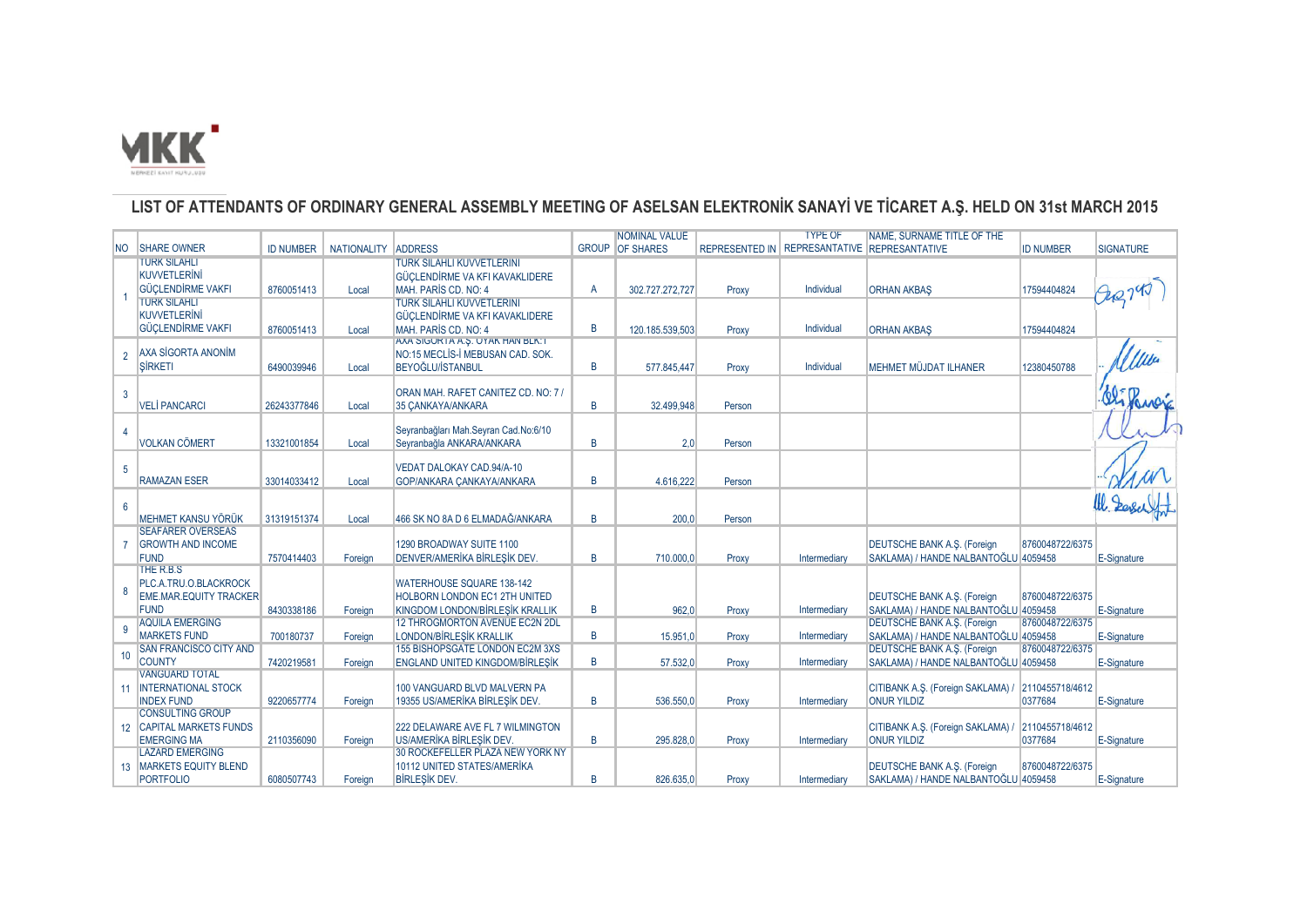|    | <b>CALIFORNIA PUBLIC</b>       |            |         |                                         |                |             |       |              |                                                   |                 |             |
|----|--------------------------------|------------|---------|-----------------------------------------|----------------|-------------|-------|--------------|---------------------------------------------------|-----------------|-------------|
| 14 | <b>EMPLOYEES RETIREMENT</b>    |            |         | 400 Q STREET SACRAMENTO CA 95811        |                |             |       |              | CITIBANK A.S. (Foreign SAKLAMA) /                 | 2110455718/4612 |             |
|    | <b>SYSTEM</b>                  | 1960383803 | Foreian | SACRAMENTO/AMERIKA BIRLESIK DEV.        | B              | 73,527.0    | Proxy | Intermediary | <b>ONUR YILDIZ</b>                                | 0377684         | E-Signature |
|    | <b>NUCLEAR ELECTRIC</b>        |            |         | 1201 MARKET STREET SUITE 1200           |                |             |       |              | <b>DEUTSCHE BANK A.S. (Foreign</b>                | 8760048722/6375 |             |
| 15 | <b>INSURANCE LTD</b>           | 6320250584 |         |                                         | B              |             |       |              |                                                   |                 |             |
|    |                                |            | Foreian | WILMINGTON DE US 19801-1160 UNITED      |                | 76.716.0    | Proxy | Intermediary | SAKLAMA) / HANDE NALBANTOĞLU 4059458              |                 | E-Signature |
| 16 | PENSION PROTECTION             |            |         | RENAISSANCE, 12 DINGWALL ROAD           |                |             |       |              | <b>DEUTSCHE BANK A.S. (Foreign</b>                | 8760048722/6375 |             |
|    | <b>FUND</b>                    | 7280351229 | Foreian | CROYDON, SURREY, CR0 2NA                | B              | 231.833.0   | Proxy | Intermediary | SAKLAMA) / HANDE NALBANTOĞLU 4059458              |                 | E-Signature |
| 17 | <b>CITY OF NEW YORK GROUP</b>  |            |         | 1 CENTRE STREET NEW YORK, NY 10007-     |                |             |       |              | <b>DEUTSCHE BANK A.S. (Foreign</b>                | 8760048722/6375 |             |
|    | <b>TRUST</b>                   | 2090574694 | Foreign | 2341 NEW YORK/AMERİKA BİRLEŞİK          | B              | 1.000,0     | Proxy | Intermediary | SAKLAMA) / HANDE NALBANTOĞLU 4059458              |                 | E-Signature |
|    | <b>FIDELITY INVESTMENT</b>     |            |         |                                         |                |             |       |              |                                                   |                 |             |
|    | <b>TRUST FIDELITY</b>          |            |         |                                         |                |             |       |              |                                                   |                 |             |
|    | 18 EMERGING EUROPE             |            |         |                                         |                |             |       |              |                                                   |                 |             |
|    | <b>MIDDLE EAST AFRICA EMEA</b> |            |         | 245 SUMMER STREETBOSTON MA 02210        |                |             |       |              | CITIBANK A.S. (Foreign SAKLAMA) / 2110455718/4612 |                 |             |
|    | <b>FUND</b>                    | 3850526123 | Foreian | USA BOSTON/AMERIKA BIRLESIK DEV.        | $\overline{B}$ | 244.000.0   | Proxy | Intermediary | <b>ONUR YILDIZ</b>                                | 0377684         | E-Signature |
|    | POLICEMENS ANNUITY AND         |            |         | 155 BISHOPSGATE LONDON EC2M 3XS         |                |             |       |              | <b>DEUTSCHE BANK A.S. (Foreign</b>                | 8760048722/6375 |             |
| 19 | <b>BENEFIT</b>                 |            |         | <b>ENGLAND UNITED KINGDOM/BİRLEŞİK</b>  | B              | 302.820.0   |       |              | SAKLAMA) / HANDE NALBANTOĞLU 4059458              |                 |             |
|    | <b>SEI INSTITUTIONAL</b>       | 7320350187 | Foreign |                                         |                |             | Proxy | Intermediary |                                                   |                 | E-Signature |
|    |                                |            |         |                                         |                |             |       |              |                                                   |                 |             |
| 20 | <b>INVESTMENTS TRUST</b>       |            |         | <b>BROWN BROTHERS HARRIMAN + CO. 50</b> |                |             |       |              |                                                   |                 |             |
|    | <b>EMERGING MARKETS</b>        |            |         | POST OFFICE SQUARE, BOSTON, MA          |                |             |       |              | <b>DEUTSCHE BANK A.S. (Foreign</b>                | 8760048722/6375 |             |
|    | <b>EQUITY FUND/JO HAMB</b>     | 7590490805 | Foreign | 02110 BOSTON/AMERIKA BIRLESIK DEV.      | B              | 144.544.0   | Proxy | Intermediary | SAKLAMA) / HANDE NALBANTOĞLU 4059458              |                 | E-Signature |
|    | <b>USAA EMERGING MARKETS</b>   |            |         | 9800 FREDERICKSBURG ROAD SAN            |                |             |       |              | <b>DEUTSCHE BANK A.S. (Foreign</b>                | 8760048722/6375 |             |
| 21 | <b>FOND</b>                    | 8940212305 | Foreign | <b>ANTONIO TX 78288 UNITED</b>          | B              | 1.337.632.0 | Proxy | Intermediary | SAKLAMA) / HANDE NALBANTOĞLU 4059458              |                 | E-Signature |
|    |                                |            |         |                                         |                |             |       |              |                                                   |                 |             |
| 22 | <b>VANGUARD FUNDS PUBLIC</b>   |            |         | 70 SIR JOHN ROGERSON'S QUAY             |                |             |       |              | <b>DEUTSCHE BANK A.S. (Foreign</b>                | 8760048722/6375 |             |
|    | <b>LIMITED COMPANY</b>         | 9220688101 | Foreign | <b>DUBLIN/IRLANDA</b>                   | B              | 9.958.0     | Proxy | Intermediary | SAKLAMA) / HANDE NALBANTOĞLU 4059458              |                 | E-Signature |
|    | <b>POWERSHARES S AND</b>       |            |         |                                         |                |             |       |              |                                                   |                 |             |
|    | <b>PEMERGING MARKETS</b>       |            |         | 301 WEST ROOSEVELT ROAD,                |                |             |       |              |                                                   |                 |             |
| 23 | <b>LOWVOLATILITY</b>           |            |         |                                         |                |             |       |              |                                                   |                 |             |
|    |                                |            |         | <b>WHEATON ILLINOIS 60187 USA</b>       |                |             |       |              | DEUTSCHE BANK A.Ş. (Foreign                       | 8760048722/6375 |             |
|    | <b>PORTFOLIO</b>               | 7320705298 | Foreian | ILLINOIS/AMERİKA BİRLEŞİK DEV.          | B              | 199.050.0   | Proxy | Intermediary | SAKLAMA) / HANDE NALBANTOĞLU 4059458              |                 | E-Signature |
|    | <b>FIDELITY</b>                |            |         |                                         |                |             |       |              |                                                   |                 |             |
|    | <b>INVESTMENTTRUST.FIDELI</b>  |            |         |                                         |                |             |       |              |                                                   |                 |             |
| 24 | <b>TY</b>                      |            |         |                                         |                |             |       |              |                                                   |                 |             |
|    | <b>EMER.MARKE.DISCOVERY</b>    |            |         | 245 SUMMER STREET BOSTON, MA            |                |             |       |              | <b>DEUTSCHE BANK A.S. (Foreign</b>                | 8760048722/6375 |             |
|    | <b>FUND</b>                    | 3850575669 | Foreign | 02210 BOSTON/AMERİKA BİRLESİK DEV.      | B              | 130,000.0   | Proxy | Intermediary | SAKLAMA) / HANDE NALBANTOĞLU 4059458              |                 | E-Signature |
|    |                                |            |         |                                         |                |             |       |              |                                                   |                 |             |
|    | <b>FIDELITY ADVISOR SERIES</b> |            |         |                                         |                |             |       |              |                                                   |                 |             |
| 25 | <b>VIII FIDELITY ADVISOR</b>   |            |         |                                         |                |             |       |              |                                                   |                 |             |
|    | <b>GLOBAL CAPITAL</b>          |            |         | 245 SUMMER STREET BOSTON MA 02210       |                |             |       |              | CITIBANK A.S. (Foreign SAKLAMA) / 2110455718/4612 |                 |             |
|    | <b>APPRECIATION FUND</b>       | 3850428430 | Foreign | BOSTON/AMERIKA BIRLEŞIK DEV.            | B              | 46,000.0    | Proxy | Intermediary | <b>ONUR YILDIZ</b>                                | 0377684         | E-Signature |
|    | <b>CIP AS DEPOSITARY FOR</b>   |            |         | CITIGROUP CENTRE CANADA SQUARE          |                |             |       |              |                                                   |                 |             |
|    | <b>DIMENSTONAL EMERGING</b>    |            |         |                                         |                |             |       |              |                                                   |                 |             |
| 26 |                                |            |         | CANARY WH ARF LONDON E14 5LB UK         |                |             |       |              | CITIBANK A.S. (Foreign SAKLAMA) /                 | 2110455718/4612 |             |
|    | <b>MARKETS FUND</b>            | 2150167678 | Foreian | UK/BİRLESİK KRALLIK                     | B              | 41.721.0    | Proxy | Intermediary | <b>ONUR YILDIZ</b>                                | 0377684         | E-Signature |
|    | <b>LAZARD DEVELOPING</b>       |            |         | 30 ROCKEFELLER PLAZA NEW YORK NY        |                |             |       |              |                                                   |                 |             |
| 27 | <b>MARKETS EQUITY</b>          |            |         | 10112-6300 UNITED STATES/AMERIKA        |                |             |       |              | <b>DEUTSCHE BANK A.S. (Foreign</b>                | 8760048722/6375 |             |
|    | <b>PORTFOLIO</b>               | 6080481088 | Foreian | <b>BIRLESIK DEV.</b>                    | B              | 1.408.626.0 | Proxy | Intermediary | SAKLAMA) / HANDE NALBANTOĞLU 4059458              |                 | E-Signature |
|    | <b>LAZARD INVESTMENT</b>       |            |         |                                         |                |             |       |              |                                                   |                 |             |
|    | <b>FUNDS - LAZARD</b>          |            |         |                                         |                |             |       |              |                                                   |                 |             |
| 28 | <b>DEVELOPING MARKETS</b>      |            |         | 50 STRATTON STREET LONDON W1J 8LL       |                |             |       |              | <b>DEUTSCHE BANK A.S. (Foreign</b>                | 8760048722/6375 |             |
|    | <b>FUND</b>                    | 6080513446 | Foreign | UNITED KINGDOM/BİRLESİK KRALLIK         | B              | 36.916.0    | Proxy | Intermediary | SAKLAMA) / HANDE NALBANTOĞLU 4059458              |                 | E-Signature |
|    | <b>STATE STREET</b>            |            |         |                                         |                |             |       |              |                                                   |                 |             |
| 29 | <b>GLOBALADVISORS EXEMPT</b>   |            |         | <b>TWO PARK PLACE UPPER HATCH</b>       |                |             |       |              | CITIBANK A.S. (Foreign SAKLAMA) / 2110455718/4612 |                 |             |
|    | <b>UNITTRUST</b>               | 7810506731 | Foreign | <b>STREET DUBLIN/IRLANDA</b>            | B              | 5.014.0     | Proxy | Intermediary | <b>ONUR YILDIZ</b>                                | 0377684         | E-Signature |
|    |                                |            |         |                                         |                |             |       |              |                                                   |                 |             |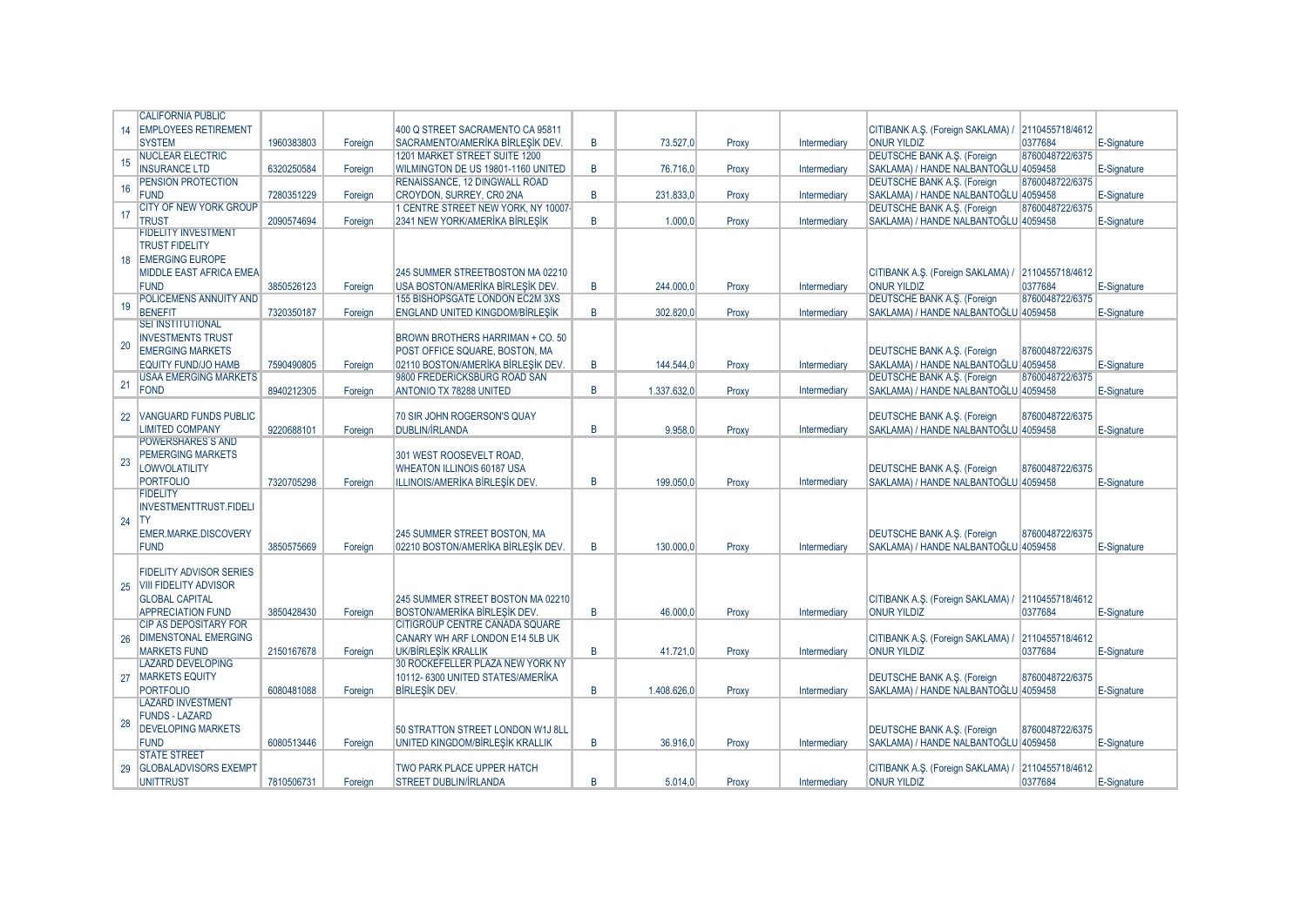|                 | <b>ING (L) RENTA FUND</b>                        |            |         |                                        |                |             |       |              |                                                   |                             |             |
|-----------------|--------------------------------------------------|------------|---------|----------------------------------------|----------------|-------------|-------|--------------|---------------------------------------------------|-----------------------------|-------------|
| 30 <sup>°</sup> | <b>GLOBAL BOND</b>                               |            |         | 2-8 AVENUE CHARLES DE GAULLE L-        |                |             |       |              | <b>DEUTSCHE BANK A.S. (Foreign</b>                | 8760048722/6375             |             |
|                 | <b>OPPORTUNITIES</b>                             | 4650173447 | Foreian | 1653 LUXEMBOURG/LÜKSEMBURG             | B              | 95,300.0    | Proxy | Intermediary | SAKLAMA) / HANDE NALBANTOĞLU 4059458              |                             | E-Signature |
|                 | <b>STICHTING DEPOSITARY</b>                      |            |         |                                        |                |             |       |              |                                                   |                             |             |
| 31              | <b>APG EMERGING MARKETS</b>                      |            |         | OUDE LINDESTRAAT 70 6411 EJ            |                |             |       |              | CITIBANK A.S. (Foreign SAKLAMA) / 2110455718/4612 |                             |             |
|                 | <b>EQUITY POOL</b>                               | 710411174  | Foreian | NL/HOLLANDA                            | B              | 7.542.020.0 | Proxy | Intermediary | <b>ONUR YILDIZ</b>                                | 0377684                     | E-Signature |
|                 | <b>JNL LAZARD EMERGING</b>                       |            |         | 1 CORPORATE WAY LANSING MICHIGAN       |                |             |       |              | CITIBANK A.S. (Foreign SAKLAMA) /                 | 2110455718/4612             |             |
| 32              | <b>MARKETS FUND</b>                              | 4840658312 | Foreian | 48651 US/AMERIKA BIRLESIK DEV.         | B              | 613.784.0   | Proxy | Intermediary | <b>ONUR YILDIZ</b>                                | 0377684                     | E-Signature |
|                 | 33 UPS GROUP TRUST                               | 8930274406 | Foreian | 55 GLENLAKE PARKWAY NE. ATLANTA.       | $\overline{R}$ | 92.364.0    | Proxy | Intermediary | <b>DEUTSCHE BANK A.S. (Foreign</b>                | 8760048722/6375 E-Signature |             |
|                 |                                                  |            |         | <b>217 INTERNATIONAL CIRCLE, HUNT</b>  |                |             |       |              |                                                   |                             |             |
|                 |                                                  |            |         | VALLEY MD MARYLAND/AMERİKA             |                |             |       |              |                                                   | 8760048722/6375             |             |
| 34              | <b>LMCG EMERGING MARKETS</b>                     |            |         |                                        |                |             |       |              | <b>DEUTSCHE BANK A.S. (Foreign</b>                |                             |             |
|                 | <b>EQUITY FUND LTD</b>                           | 6090489573 | Foreign | <b>BIRLESIK DEV.</b>                   | B              | 4.700.0     | Proxy | Intermediary | SAKLAMA) / HANDE NALBANTOĞLU 4059458              |                             | E-Signature |
| 35              | <b>SEI GLOBAL MASTER FUND</b>                    |            |         | 50 POST OFFICE SQUARE, BOSTON, MA      |                |             |       |              | <b>DEUTSCHE BANK A.S. (Foreign</b>                | 8760048722/6375             |             |
|                 | PLC                                              | 7590470592 | Foreign | 02110 BOSTON/AMERİKA BİRLEŞİK DEV.     | B.             | 437.737,0   | Proxy | Intermediary | SAKLAMA) / HANDE NALBANTOĞLU 4059458              |                             | E-Signature |
|                 | <b>CALIFORNIA PUBLIC</b>                         |            |         |                                        |                |             |       |              |                                                   |                             |             |
| 36              | <b>EMPLOYEES RETIREMENT</b>                      |            |         | 400 Q STREET SACRAMENTO CA 95811       |                |             |       |              | CITIBANK A.S. (Foreign SAKLAMA) / 2110455718/4612 |                             |             |
|                 | <b>SYSTEM</b>                                    | 1960383803 | Foreian | SACRAMENTO/AMERIKA BIRLESIK DEV.       | B              | 76.015.0    | Proxy | Intermediary | <b>ONUR YILDIZ</b>                                | 0377684                     | E-Signature |
|                 | <b>SCHRODER</b>                                  |            |         | JP MORGAN CHASE BANK LONDON 60         |                |             |       |              |                                                   |                             |             |
| 37              | <b>INTERNATIONSELECTION</b>                      |            |         | VICTORIA EMBANKMENT LONDON EC4Y        |                |             |       |              | CITIBANK A.S. (Foreign SAKLAMA) /                 | 2110455718/4612             |             |
|                 | <b>FUND</b>                                      | 7570295910 | Foreian | OJP UK UK/BİRLEŞİK KRALLIK             | B              | 1.612.920,0 | Proxy | Intermediary | <b>ONUR YILDIZ</b>                                | 0377684                     | E-Signature |
| 38              | <b>AVIVA LIFE AND PENSIONS</b>                   |            |         | 2 ROGIER STREET YORK Y090              |                |             |       |              | CITIBANK A.S. (Foreign SAKLAMA) /                 | 2110455718/4612             |             |
|                 | <b>UK LTD</b>                                    | 6320204248 | Foreign | LONDON/BİRLEŞİK KRALLIK                | B              | 42.300,0    | Proxy | Intermediary | <b>ONUR YILDIZ</b>                                | 0377684                     | E-Signature |
|                 | <b>USAA EMERGING MARKETS</b>                     |            |         | 9800 FREDERICKSBURG ROAD SAN           |                |             |       |              | <b>DEUTSCHE BANK A.S. (Foreign</b>                | 8760048722/6375             |             |
| 39              | FOND                                             | 8940212305 | Foreian | ANTONIO TX 78288 UNITED                | B              | 484.623.0   | Proxy | Intermediary | SAKLAMA) / HANDE NALBANTOĞLU 4059458              |                             | E-Signature |
|                 | <b>TUDOR SYSTEMATIC</b>                          |            |         | PO BOX 309 UGLAND HOUSE GRAND          |                |             |       |              | CITIBANK A.S. (Foreign SAKLAMA) / 2110455718/4612 |                             |             |
| 40              | <b>TACTICAL TRADING LTD</b>                      | 8600391977 | Foreian | CAYMAN CAYMAN/CAYMAN ADALARI           | B.             | 8.866.0     | Proxy | Intermediary | <b>ONUR YILDIZ</b>                                | 0377684                     | E-Signature |
|                 | <b>THE ROYAL BANK</b>                            |            |         |                                        |                |             |       |              |                                                   |                             |             |
|                 | O.SCO.PLC                                        |            |         | GROUND FLOOR, 15 BISHOPSGATE,          |                |             |       |              |                                                   |                             |             |
| 41              | A.TR.O.BLACKROCK                                 |            |         | LONDON, EC2P 2AP, UNITED KINGDOM       |                |             |       |              | <b>DEUTSCHE BANK A.S. (Foreign</b>                | 8760048722/6375             |             |
|                 | <b>CONT.EUROPEAN FUND</b>                        | 8430346831 | Foreign | LONDON /BİRLEŞİK KRALLIK               | B              | 8.089,0     | Proxy | Intermediary | SAKLAMA) / HANDE NALBANTOĞLU 4059458              |                             | E-Signature |
|                 |                                                  |            |         |                                        |                |             |       |              |                                                   |                             |             |
|                 | <b>LAZARD GLOBAL</b>                             |            |         |                                        |                |             |       |              |                                                   |                             |             |
| 42              | <b>INVESTMENT FUNDS</b>                          |            |         | FIRST FLOOR. FITZWILTON HOUSE.         |                |             |       |              | <b>DEUTSCHE BANK A.S. (Foreign</b>                | 8760048722/6375             |             |
|                 | PUBLIC LIMITED COMPANY                           | 6080514053 | Foreign | FITZWILTO N PLACE DUBLIN/İRLANDA       | B              | 28.172.0    | Proxy | Intermediary | SAKLAMA) / HANDE NALBANTOĞLU 4059458              |                             | E-Signature |
|                 | THE BANK OF NEW                                  |            |         |                                        |                |             |       |              |                                                   |                             |             |
|                 | <b>YORKMELLON</b>                                |            |         |                                        |                |             |       |              |                                                   |                             |             |
| 43              | <b>CORP.RETIREM.PLANS</b>                        |            |         | <b>ONE MELLON CENTER SUITE 0355</b>    |                |             |       |              | <b>DEUTSCHE BANK A.S. (Foreign</b>                | 8760048722/6375             |             |
|                 |                                                  |            |         |                                        |                |             |       |              |                                                   |                             |             |
|                 | <b>MASTER TRUST</b>                              | 8430341488 | Foreian | <b>PITTSBURG/AMERIKA BIRLESIK DEV.</b> | B              | 343.055.0   | Proxy | Intermediary | SAKLAMA) / HANDE NALBANTOĞLU 4059458              |                             | E-Signature |
|                 | <b>TEXAS SCOTTISH</b><br><b>RITEHOSPITAL FOR</b> |            |         | <b>WELBORN STREET DALLAS 75129</b>     |                |             |       |              |                                                   | 8760048722/6375             |             |
| 44              |                                                  |            |         |                                        |                |             |       |              | DEUTSCHE BANK A.S. (Foreign                       |                             |             |
|                 | <b>CRIPPLED CHILDREN</b>                         | 8400384910 | Foreign | TEXAS/AMERİKA BİRLEŞİK DEV.            | B.             | 3.905.0     | Proxy | Intermediary | SAKLAMA) / HANDE NALBANTOĞLU 4059458              |                             | E-Signature |
|                 | <b>KEY TRUST</b>                                 |            |         |                                        |                |             |       |              |                                                   |                             |             |
| 45              | <b>INTERNATIONAL EQUITY</b>                      |            |         | 4900 TIEDEMAN ROAD, BROOKLYN.          |                |             |       |              | <b>DEUTSCHE BANK A.S. (Foreign</b>                | 8760048722/6375             |             |
|                 | <b>FUND</b>                                      | 5480439306 | Foreign | OHIO/AMERİKA BİRLEŞİK DEV.             | B              | 4.393.0     | Proxy | Intermediary | SAKLAMA) / HANDE NALBANTOĞLU 4059458              |                             | E-Signature |
| 46              | <b>GOVERNMENT OF</b>                             |            |         | BANKPLASSEN 20151 OSLO NORWAY          |                |             |       |              | CITIBANK A.Ş. (Foreign SAKLAMA) / 2110455718/4612 |                             |             |
|                 | <b>NORVWAY</b>                                   | 6300217342 | Foreian | <b>OSLO/NORVEC</b>                     | B              | 6.511.132.0 | Proxy | Intermediary | <b>ONUR YILDIZ</b>                                | 0377684                     | E-Signature |
|                 |                                                  |            |         |                                        |                |             |       |              |                                                   |                             |             |
| 47              | <b>JOHN HANCOCK FUNDS II</b>                     |            |         | 601 CONGRESS ST BOSTON                 |                |             |       |              | CITIBANK A.Ş. (Foreign SAKLAMA) / 2110455718/4612 |                             |             |
|                 | <b>EMERGING MARKETS FUND</b>                     | 4840706823 | Foreian | <b>BOSTON/AMERIKA BIRLESIK DEV.</b>    | B              | 75,915.0    | Proxy | Intermediary | <b>ONUR YILDIZ</b>                                | 0377684                     | E-Signature |
|                 | <b>ADVANCED SERIES TRUST</b>                     |            |         | <b>GATEWAY CENTER THREE, 100</b>       |                |             |       |              |                                                   |                             |             |
| 48              | <b>AST GOLDMAN</b>                               |            |         | MULBERRY STREE 9TH FLOOR,              |                |             |       |              |                                                   |                             |             |
|                 | <b>SACHSMULTI ASSET</b>                          |            |         | NEWARK, NJ 07102 NEWARK/AMERİKA        |                |             |       |              | <b>DEUTSCHE BANK A.S. (Foreign</b>                | 8760048722/6375             |             |
|                 | <b>PORTFOLI</b>                                  | 80800838   | Foreign | <b>BİRLEŞİK DEV.</b>                   | B              | 3.878,0     | Proxy | Intermediary | SAKLAMA) / HANDE NALBANTOĞLU 4059458              |                             | E-Signature |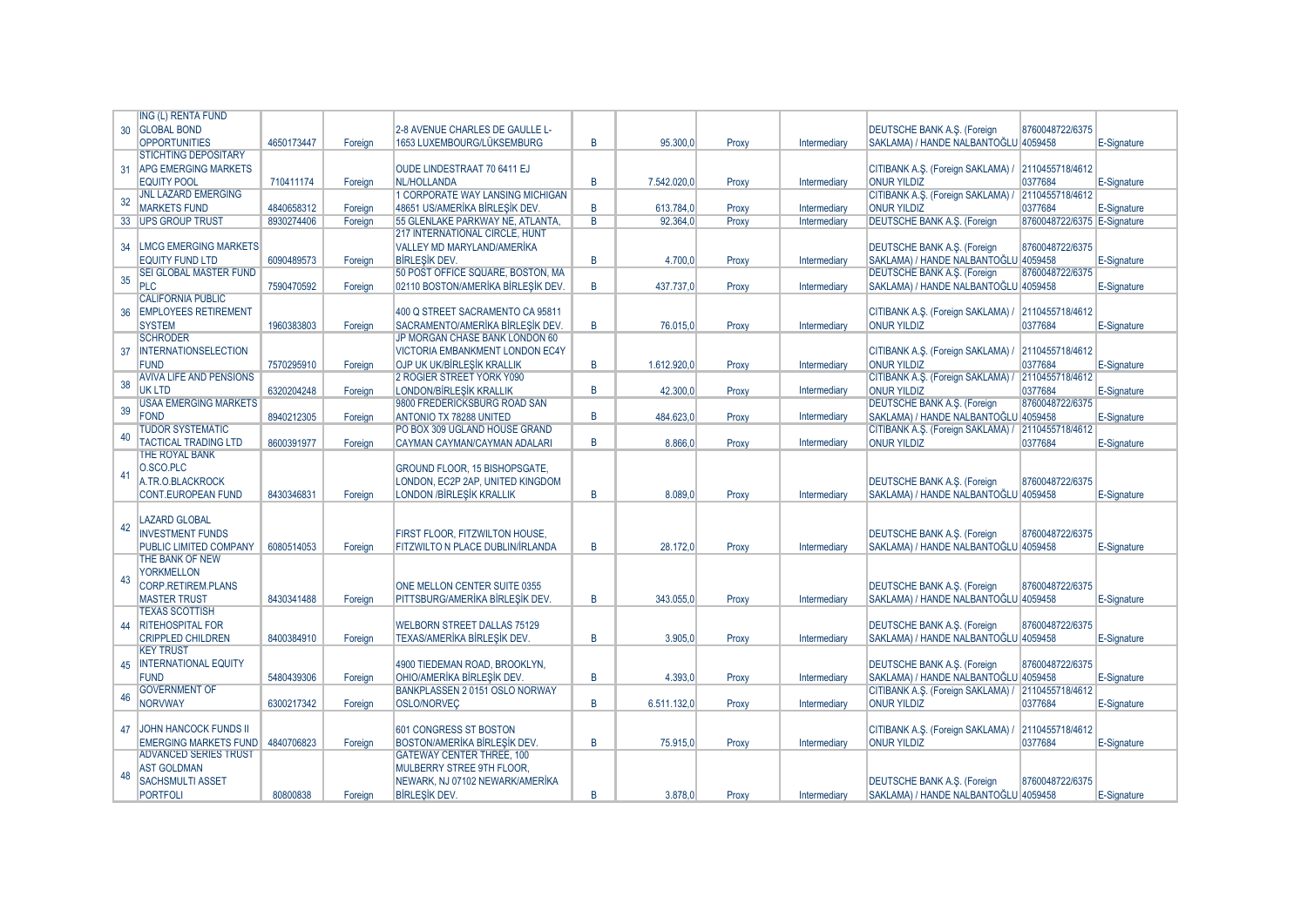|    | <b>EMERGING MARKETS</b>            |             |         | SEI INVESTMENTS CANADA 70 YORK ST       |                |             |        |              | <b>DEUTSCHE BANK A.S. (Foreign</b>                            | 8760048722/6375 |             |
|----|------------------------------------|-------------|---------|-----------------------------------------|----------------|-------------|--------|--------------|---------------------------------------------------------------|-----------------|-------------|
| 49 | <b>EQUITY FUND</b>                 | 3330497809  | Foreian | SUITE 1600 TORONTO ONTARIO M5J 1S9      | R.             | 109.696.0   | Proxy  | Intermediary | SAKLAMA) / HANDE NALBANTOĞLU 4059458                          |                 | E-Signature |
|    | <b>VANGUARD EMRG MKT</b>           |             |         | 100 VANGUARD BLVD MALVERN UNITED        |                |             |        |              | <b>DEUTSCHE BANK A.S. (Foreign</b>                            | 8760048722/6375 |             |
| 50 | <b>STOCK INDEX</b>                 | 9220360535  | Foreian | STATES/AMERIKA BIRLESIK DEV.            | B              | 1.736.374.0 | Proxy  | Intermediary | SAKLAMA) / HANDE NALBANTOĞLU 4059458                          |                 | E-Signature |
|    | <b>STICHTING</b>                   |             |         |                                         |                |             |        |              |                                                               |                 |             |
|    | <b>BEDRIJFSTAKPENSIOENFO</b>       |             |         |                                         |                |             |        |              |                                                               |                 |             |
| 51 | <b>NDS VOOR HET</b>                |             |         | MOLENWERF 2 8 AMSTERDAM NL              |                |             |        |              |                                                               |                 |             |
|    | <b>BEROEPSVERVOER OVER</b>         |             |         | <b>1014AG NETHERLANDS</b>               |                |             |        |              | <b>DEUTSCHE BANK A.S. (Foreign</b>                            | 8760048722/6375 |             |
|    | <b>DE WEG</b>                      | 7810400662  | Foreian | NETHERLANDS/HOLLANDA                    | B              | 94.154.0    | Proxy  | Intermediary | SAKLAMA) / HANDE NALBANTOĞLU 4059458                          |                 | E-Signature |
|    | <b>LAZARD EMERGING</b>             |             |         |                                         |                |             |        |              |                                                               |                 |             |
| 52 | <b>MARKETS MULTI-</b>              |             |         | 20 BAY ST STE 400 PO BOX 62 TORONTO     |                |             |        |              | <b>DEUTSCHE BANK A.S. (Foreign</b>                            | 8760048722/6375 |             |
|    | <b>STRATEGY FUND</b>               | 6080570524  | Foreign | ONTARIO/KANADA                          | B              | 26.650,0    | Proxy  | Intermediary | SAKLAMA) / HANDE NALBANTOĞLU 4059458                          |                 | E-Signature |
|    | <b>FIDELITY SALEM STREET</b>       |             |         |                                         |                |             |        |              |                                                               |                 |             |
|    | <b>TRUST SPARTAN</b>               |             |         |                                         |                |             |        |              |                                                               |                 |             |
| 53 | <b>EMERGING MARKETS</b>            |             |         | 82 DEVONSHIRE ST BOSTON                 |                |             |        |              | CITIBANK A.Ş. (Foreign SAKLAMA) /                             | 2110455718/4612 |             |
|    | <b>INDEX F</b>                     | 3850572552  | Foreign | US/AMERIKA BIRLESIK DEV.                | B              | 11.566.0    | Proxy  | Intermediary | <b>ONUR YILDIZ</b>                                            | 0377684         | E-Signature |
|    | <b>STATE OF NEW</b>                |             |         | 9TH FLOOR 50 WEST STATE ST              |                |             |        |              |                                                               |                 |             |
| 54 | JERSEYCOMMON PENSION               |             |         | <b>TRENTON NJ 8608 UNITED</b>           |                |             |        |              | <b>DEUTSCHE BANK A.S. (Foreign</b>                            | 8760048722/6375 |             |
|    | <b>FUND D</b>                      | 7810427736  | Foreian | STATES/AMERIKA BIRLESIK DEV.            | B              | 128,559.0   | Proxy  | Intermediary | SAKLAMA) / HANDE NALBANTOĞLU 4059458                          |                 | E-Signature |
|    | <b>CALAMOS EVOLVING</b>            |             |         | <b>2020 CALAMOS COURT NAPERVILLE IL</b> |                |             |        |              | <b>DEUTSCHE BANK A.S. (Foreign</b>                            | 8760048722/6375 |             |
| 55 | <b>WORLD GROWTH FUND</b>           | 1960723433  | Foreian | 60563 UNITED STATES/AMERIKA             | B              | 700.000.0   | Proxy  | Intermediary | SAKLAMA) / HANDE NALBANTOĞLU 4059458                          |                 | E-Signature |
|    |                                    |             |         |                                         |                |             |        |              |                                                               |                 |             |
|    | <b>FIDELITY CENTRAL</b>            |             |         |                                         |                |             |        |              |                                                               |                 |             |
| 56 | <b>IPLFIDELITY EMERGING</b>        |             |         |                                         |                |             |        |              | CITIBANK A.S. (Foreign SAKLAMA) / 2110455718/4612             |                 |             |
|    | <b>MREQUITY CENTRAL FUND</b>       | 3850533849  | Foreian | /AMERİKA BİRLESİK DEV.                  | B              | 47,000.0    | Proxy  | Intermediary | <b>ONUR YILDIZ</b>                                            | 0377684         | E-Signature |
|    | 57 MANULIFE GLOBAL FUND            | 6120504815  | Foreian | CHARLEMAGNE CAPITAL(UK)LIMITED 39       | $\overline{B}$ | 90.221.0    | Proxy  | Intermediary | CITIBANK A.S. (Foreign SAKLAMA) / 2110455718/4612 E-Signature |                 |             |
|    |                                    |             |         | 7601 TECHNOLOGY WAY DENVER              |                |             |        |              |                                                               |                 |             |
|    | 58 CURIAN SCHRODER                 |             |         | COLORADO AMERIKA/AMERIKA BIRLESIK       |                |             |        |              | CITIBANK A.S. (Foreign SAKLAMA) /                             | 2110455718/4612 |             |
|    | <b>EMERGING EUROPE FUND</b>        | 2160613543  | Foreign | DEV.                                    | B              | 33.758.0    | Proxy  | Intermediary | <b>ONUR YILDIZ</b>                                            | 0377684         | E-Signature |
|    | STICHTING F AND C MULTI            |             |         |                                         |                |             |        |              |                                                               |                 |             |
| 59 | MANAGER EMERGING                   |             |         | <b>JACHTHAVENWEG</b>                    |                |             |        |              | DEUTSCHE BANK A.S. (Foreign                                   | 8760048722/6375 |             |
|    | <b>EQUITY ACTI</b>                 | 7810427907  | Foreign | <b>HOLLANDA/HOLLANDA</b>                | B              | 19.852.0    | Proxy  | Intermediary | SAKLAMA) / HANDE NALBANTOĞLU 4059458                          |                 | E-Signature |
|    | <b>VICTORY EMERGING</b>            |             |         | 3435 STELZER RD COLUMBUS OHIO           |                |             |        |              |                                                               |                 |             |
| 60 | <b>MARKETS SMALL CAP</b>           |             |         | 43219 USA OHIO/AMERIKA BIRLESIK         |                |             |        |              | CITIBANK A.S. (Foreign SAKLAMA) / 2110455718/4612             |                 |             |
|    | <b>FUND</b>                        | 8830403287  | Foreign | DEV.                                    | B              | 18.455,0    | Proxy  | Intermediary | <b>ONUR YILDIZ</b>                                            | 0377684         | E-Signature |
|    | <b>EATON VANCE INT.IRELAND</b>     |             |         |                                         |                |             |        |              |                                                               |                 |             |
|    | F.PLC                              |             |         |                                         |                |             |        |              |                                                               |                 |             |
| 61 | EAT.VAN.INT.IRE.PARAM.EM           |             |         | 70 SIR JOHN ROGERSON S QUAY             |                |             |        |              | CITIBANK A.S. (Foreign SAKLAMA) / 2110455718/4612             |                 |             |
|    | <b>MARF</b>                        | 3230474716  | Foreian | <b>IE/IRLANDA</b>                       | B              | 49.920.0    | Proxy  | Intermediary | <b>ONUR YILDIZ</b>                                            | 0377684         | E-Signature |
|    | THE BOARD OF REGENTS               |             |         | <b>ONE BOSTON PLACE BOSTON</b>          |                |             |        |              |                                                               |                 |             |
|    | 62 OF THE UNIV OF TEXAS            |             |         | MASSACHUSETTS 2109 US/AMERİKA           |                |             |        |              | <b>DEUTSCHE BANK A.S. (Foreign</b>                            | 8760048722/6375 |             |
|    | <b>SYSTEM</b>                      | 8430277724  | Foreian | <b>BIRLESIK DEV.</b>                    | B              | 4.705.0     | Proxy  | Intermediary | SAKLAMA) / HANDE NALBANTOĞLU 4059458                          |                 | E-Signature |
|    | 63 MEHMET HAYRI CUNEYDI            | 27043434142 | Local   | ESENTEPE MAH. ADNAN DOĞU CAD.           | $\overline{B}$ | 337.934     | Person |              |                                                               |                 | E-Signature |
|    | 64   SEVDA ALKAN                   | 22871206176 | Local   | SABANCI ÜNİVERSİTESİ YÖNETİM            | B              | 1.0         | Person |              |                                                               |                 | E-Signature |
|    | <b>WEST MIDLANDS</b>               |             |         | <b>WOLVERHAMPTON CITY COUNCIL CIVIC</b> |                |             |        |              |                                                               |                 |             |
|    | <b>METROPOLITAN</b>                |             |         | <b>CENTRE ST PETERS SQUARE</b>          |                |             |        |              |                                                               |                 |             |
| 65 | <b>AUTHORITIES PENSION</b>         |             |         | <b>WOLVERHAMPTON WV1 1RL ENGLAND</b>    |                |             |        |              | HSBC BANK A.S. (Foreign                                       | 6210024282/4044 |             |
|    | <b>FUND</b>                        | 8100371349  | Foreign | <b>WOLVERHAMPTON/BİRLEŞİK KRALLIK</b>   | B              | 18.929,0    | Proxy  | Intermediary | SAKLAMA) / SELAY BAYOL NALINCI 4461388                        |                 | E-Signature |
|    |                                    |             |         |                                         |                |             |        |              |                                                               |                 |             |
|    | 66 VANGUARD TOTAL                  |             |         | 100 VANGUARD BLVD MALVERN UNITED        |                |             |        |              | <b>DEUTSCHE BANK A.S. (Foreign</b>                            | 8760048722/6375 |             |
|    | WORLDSTOCK INDEX FUND   9220657121 |             | Foreign | STATES/AMERIKA BIRLESIK DEV.            | R              | 6.963,0     | Proxy  | Intermediary | SAKLAMA) / HANDE NALBANTOĞLU 4059458                          |                 | E-Signature |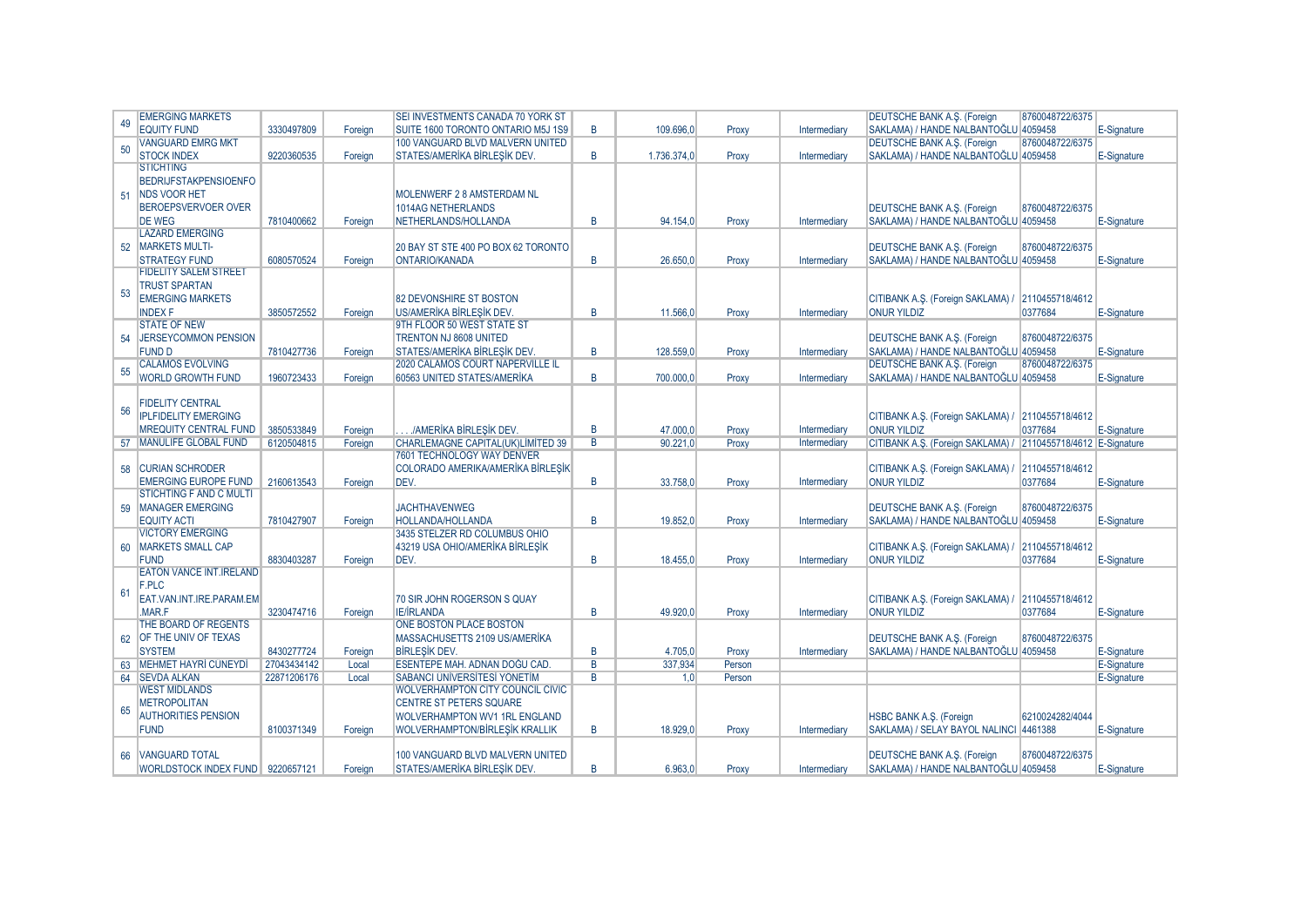|    | <b>CHARITABLE</b>             |            |         |                                        |                |             |       |              |                                                               |                 |             |
|----|-------------------------------|------------|---------|----------------------------------------|----------------|-------------|-------|--------------|---------------------------------------------------------------|-----------------|-------------|
| 67 | <b>INTERNATIONAL EQUITY</b>   |            |         | 4900 TIEDEMAN ROAD, BROOKLYN.          |                |             |       |              | <b>DEUTSCHE BANK A.S. (Foreign</b>                            | 8760048722/6375 |             |
|    | <b>FUND</b>                   | 2090493876 | Foreian | OHIO/AMERIKA BIRLESIK DEV              | B              | 27.795.0    | Proxy | Intermediary | SAKLAMA) / HANDE NALBANTOĞLU 4059458                          |                 | E-Signature |
|    | JAPAN TRU.SER.B.LTD.RE        |            |         |                                        |                |             |       |              |                                                               |                 |             |
|    | <b>STB EM.M.HIGH DIVIDEND</b> |            |         |                                        |                |             |       |              |                                                               |                 |             |
| 68 |                               |            |         | 8 11 HARUMI 1 CHOME CHUO KU TOKYO      |                |             |       |              | CITIBANK A.S. (Foreign SAKLAMA) /                             | 2110455718/4612 |             |
|    | <b>EQ.MOTHER FUND</b>         | 4840759220 | Foreign | JP/JAPONYA                             | B              | 6.522.0     | Proxy | Intermediary | <b>ONUR YILDIZ</b>                                            | 0377684         | E-Signature |
|    | <b>JOHCM EMERGING</b>         |            |         | 4041 N. HIGH STREET, SUITE 402,        |                |             |       |              |                                                               |                 |             |
| 69 | MARKETS SMALL MID CAP         |            |         | COLUMBUS OHIO 43214                    |                |             |       |              | DEUTSCHE BANK A.S. (Foreign                                   | 8760048722/6375 |             |
|    | <b>EQUITY FUND</b>            | 4840909139 | Foreian | <b>COLUMBUS/AMERIKA BIRLESIK DEV.</b>  | $\overline{B}$ | 14.930.0    | Proxy | Intermediary | SAKLAMA) / HANDE NALBANTOĞLU 4059458                          |                 | E-Signature |
|    |                               |            |         | 103 BELLEVUE PARKWAY, WILMINGTON.      |                |             |       |              |                                                               |                 |             |
|    | 70   WHV-EAM INTERNATIONAL    |            |         | DELAWARE 19809, USA                    |                |             |       |              | <b>DEUTSCHE BANK A.S. (Foreign</b>                            | 8760048722/6375 |             |
|    | <b>SMALL CAPEQUITY FUND</b>   | 8110525138 | Foreign | DELAWARE/AMERIKA BIRLESIK DEV.         | $\overline{B}$ | 2.402.0     | Proxy | Intermediary | SAKLAMA) / HANDE NALBANTOĞLU 4059458                          |                 | E-Signature |
|    | <b>CALAMOS GLOBAL</b>         |            |         | 43 TOWNSEND STREET GEORGE S            |                |             |       |              | CITIBANK A.Ş. (Foreign SAKLAMA) /                             | 2110455718/4612 |             |
| 71 | <b>FUNDSPLC</b>               | 1960747542 | Foreign | <b>QUAY DUBLIN/IRLANDA</b>             | $\overline{B}$ | 135,000.0   | Proxy | Intermediary | <b>ONUR YILDIZ</b>                                            | 0377684         | E-Signature |
|    |                               |            |         |                                        |                |             |       |              |                                                               |                 |             |
|    |                               |            |         |                                        |                |             |       |              |                                                               |                 |             |
|    | 72 VANGUARD FTSE ALL-         |            |         | 100 VANGUARD BLVD MALVERN UNITED       |                |             |       |              | <b>DEUTSCHE BANK A.S. (Foreign</b>                            | 8760048722/6375 |             |
|    | <b>WORLD EX-US INDEX FUND</b> | 9220643447 | Foreign | STATES/AMERIKA BIRLESIK DEV.           | B              | 78,700.0    | Proxy | Intermediary | SAKLAMA) / HANDE NALBANTOĞLU 4059458                          |                 | E-Signature |
| 73 | LA FIRE AND POLICE            |            |         | 360 E 2ND STREET SUITE 600 LOS         |                |             |       |              | <b>DEUTSCHE BANK A.S. (Foreign</b>                            | 8760048722/6375 |             |
|    | PENSION SYSTEM                | 6070239642 | Foreian | ANGELES CA 90012 USA UNITED            | $\overline{B}$ | 14.938.0    | Proxy | Intermediary | SAKLAMA) / HANDE NALBANTOĞLU 4059458                          |                 | E-Signature |
| 74 | <b>DFA EMERGING MARKETS</b>   |            |         | 350 WINTER STREET N E SALEM OR         |                |             |       |              | CITIBANK A.Ş. (Foreign SAKLAMA) / 2110455718/4612             |                 |             |
|    | <b>SERIES</b>                 | 2710383335 | Foreian | 97301 US/AMERIKA BIRLESIK DEV.         | $\overline{B}$ | 41.177.109  | Proxy | Intermediary | <b>ONUR YILDIZ</b>                                            | 0377684         | E-Signature |
|    | <b>FIDELITY</b>               |            |         |                                        |                |             |       |              |                                                               |                 |             |
|    | <b>INVESTMENTTRUST.FIDELI</b> |            |         |                                        |                |             |       |              |                                                               |                 |             |
| 75 | <b>TY TOTALEMERGING</b>       |            |         | 245 SUMMER STREET BOSTON, MA           |                |             |       |              | <b>DEUTSCHE BANK A.S. (Foreign</b>                            | 8760048722/6375 |             |
|    | <b>MARKETS FUN</b>            | 3850575651 | Foreign | 02210 BOSTON/AMERIKA BIRLESIK DEV.     | B              | 17.000,0    | Proxy | Intermediary | SAKLAMA) / HANDE NALBANTOĞLU 4059458                          |                 | E-Signature |
|    | <b>CALIFORNIA PUBLIC</b>      |            |         |                                        |                |             |       |              |                                                               |                 |             |
|    | 76 EMPLOYEES RETIREMENT       |            |         | 400 Q STREET SACRAMENTO CA 95811       |                |             |       |              |                                                               |                 |             |
|    |                               |            |         |                                        |                |             |       |              | CITIBANK A.S. (Foreign SAKLAMA) / 2110455718/4612             |                 |             |
|    | <b>SYSTEM</b>                 | 1960383803 | Foreian | SACRAMENTO/AMERIKA BIRLESIK DEV.       | $\overline{B}$ | 21.356.0    | Proxy | Intermediary | <b>ONUR YILDIZ</b>                                            | 0377684         | E-Signature |
|    | <b>JPMORGAN DIVERSIFIED</b>   |            |         |                                        |                |             |       |              |                                                               |                 |             |
|    | 77 RETURN EMERGING            |            |         | 270 PARK AVENUE NEW YORK NEW           |                |             |       |              | CITIBANK A.S. (Foreign SAKLAMA) /                             | 2110455718/4612 |             |
|    | <b>MARKETS EQUITYETF</b>      | 4840907337 | Foreian | YORK/AMERIKA BIRLESIK DEV.             | $\overline{B}$ | 780.0       | Proxy | Intermediary | <b>ONUR YILDIZ</b>                                            | 0377684         | E-Signature |
|    | <b>EMERGING MARKET CORE</b>   |            |         | <b>DIMENSIONAL FUND ADVISORS LTD.7</b> |                |             |       |              |                                                               |                 |             |
| 78 | <b>EQUT PORTF DFA INV DIM</b> |            |         | DOWN STREET LONDON W1J7AJ              |                |             |       |              | CITIBANK A.Ş. (Foreign SAKLAMA) /                             | 2110455718/4612 |             |
|    | <b>GRO IN</b>                 | 3330597686 | Foreign | LONDON/BİRLEŞİK KRALLIK                | B              | 30.714.0    | Proxy | Intermediary | <b>ONUR YILDIZ</b>                                            | 0377684         | E-Signature |
|    | <b>MANAGED PENSION FUNDS</b>  |            |         | 20 CHURCHILL PLACE CANARY WHARF        |                |             |       |              | DEUTSCHE BANK A.Ş. (Foreign                                   | 8760048722/6375 |             |
| 79 | <b>LIMITED</b>                | 1810205437 | Foreian | LONDON E14 5HJ LONDON/BIRLESIK         | $\overline{B}$ | 6.491.0     | Proxy | Intermediary | SAKLAMA) / HANDE NALBANTOĞLU 4059458                          |                 | E-Signature |
|    | <b>FIDELITY</b>               |            |         |                                        |                |             |       |              |                                                               |                 |             |
|    | <b>INVESTMENTTRUST</b>        |            |         |                                        |                |             |       |              |                                                               |                 |             |
| 80 | <b>FIDELITY SERIES</b>        |            |         | 245 SUMMER STREET BOSTON, MA           |                |             |       |              | <b>DEUTSCHE BANK A.S. (Foreign</b>                            | 8760048722/6375 |             |
|    |                               |            |         |                                        |                |             |       |              |                                                               |                 |             |
|    | <b>EMERGING MARKETS F</b>     | 3850533996 | Foreian | 02210 BOSTON/AMERIKA BIRLESIK DEV.     | B              | 4.058.000.0 | Proxy | Intermediary | SAKLAMA) / HANDE NALBANTOĞLU 4059458                          |                 | E-Signature |
|    | 81 JP MORGAN FUNDS            | 4840385113 | Foreign | JP MORGAN CHASE BANK LONDON 60         | $\overline{B}$ | 168.530,0   | Proxy | Intermediary | CITIBANK A.S. (Foreign SAKLAMA) / 2110455718/4612 E-Signature |                 |             |
| 82 | <b>MANAGED PENSION FUNDS</b>  |            |         | <b>20 CHURCHILL PLACE CANARY WHARF</b> |                |             |       |              | DEUTSCHE BANK A.Ş. (Foreign                                   | 8760048722/6375 |             |
|    | <b>LIMITED</b>                | 1810205437 | Foreign | LONDON E14 5HJ LONDON/BİRLEŞİK         | B              | 58.643,0    | Proxy | Intermediary | SAKLAMA) / HANDE NALBANTOĞLU 4059458                          |                 | E-Signature |
| 83 | <b>CALAMOS EMERGING</b>       |            |         | 2020 CALAMOS COURT NAPERVILLE, IL      |                |             |       |              | DEUTSCHE BANK A.S. (Foreign                                   | 8760048722/6375 |             |
|    | <b>MARKET EQUITY FUND</b>     | 1960757143 | Foreian | 60563 NAPERVILLE/AMERIKA BIRLESIK      | B              | 28,000.0    | Proxy | Intermediary | SAKLAMA) / HANDE NALBANTOĞLU 4059458                          |                 | E-Signature |
|    |                               |            |         |                                        |                |             |       |              |                                                               |                 |             |
|    | <b>FLEXSHARES</b>             |            |         |                                        |                |             |       |              |                                                               |                 |             |
| 84 | <b>MORNINGSTAR EMERGING</b>   |            |         | 50 S LASALLE STREET CHICAGO IL 60603   |                |             |       |              |                                                               |                 |             |
|    | <b>MARKETSFACTOR TILT</b>     |            |         | AMERIKA BIRLEIIK DEV./AMERIKA          |                |             |       |              | CITIBANK A.S. (Foreign SAKLAMA) / 2110455718/4612             |                 |             |
|    | <b>INDEX FU</b>               | 3880681134 | Foreign | <b>BIRLESIK DEV.</b>                   | $\overline{B}$ | 1.645.0     | Proxy | Intermediary | <b>ONUR YILDIZ</b>                                            | 0377684         | E-Signature |
|    | <b>LAZARD EMERGING</b>        |            |         | STEPHEN ST. CLAIR 30 ROCKEFELLER       |                |             |       |              |                                                               |                 |             |
|    |                               |            |         |                                        |                |             |       |              |                                                               |                 |             |
| 85 | <b>MARKETS MULTI-</b>         |            |         | PLAZA N EW YORK NY 10112 UNITED        |                |             |       |              | DEUTSCHE BANK A.S. (Foreign                                   | 8760048722/6375 |             |
|    | <b>STRATEGYPORTFOLIO</b>      | 6080520841 | Foreian | STATES/AMERIKA BIRLESIK DEV.           | B              | 156,472.0   | Proxy | Intermediary | SAKLAMA) / HANDE NALBANTOĞLU 4059458                          |                 | E-Signature |